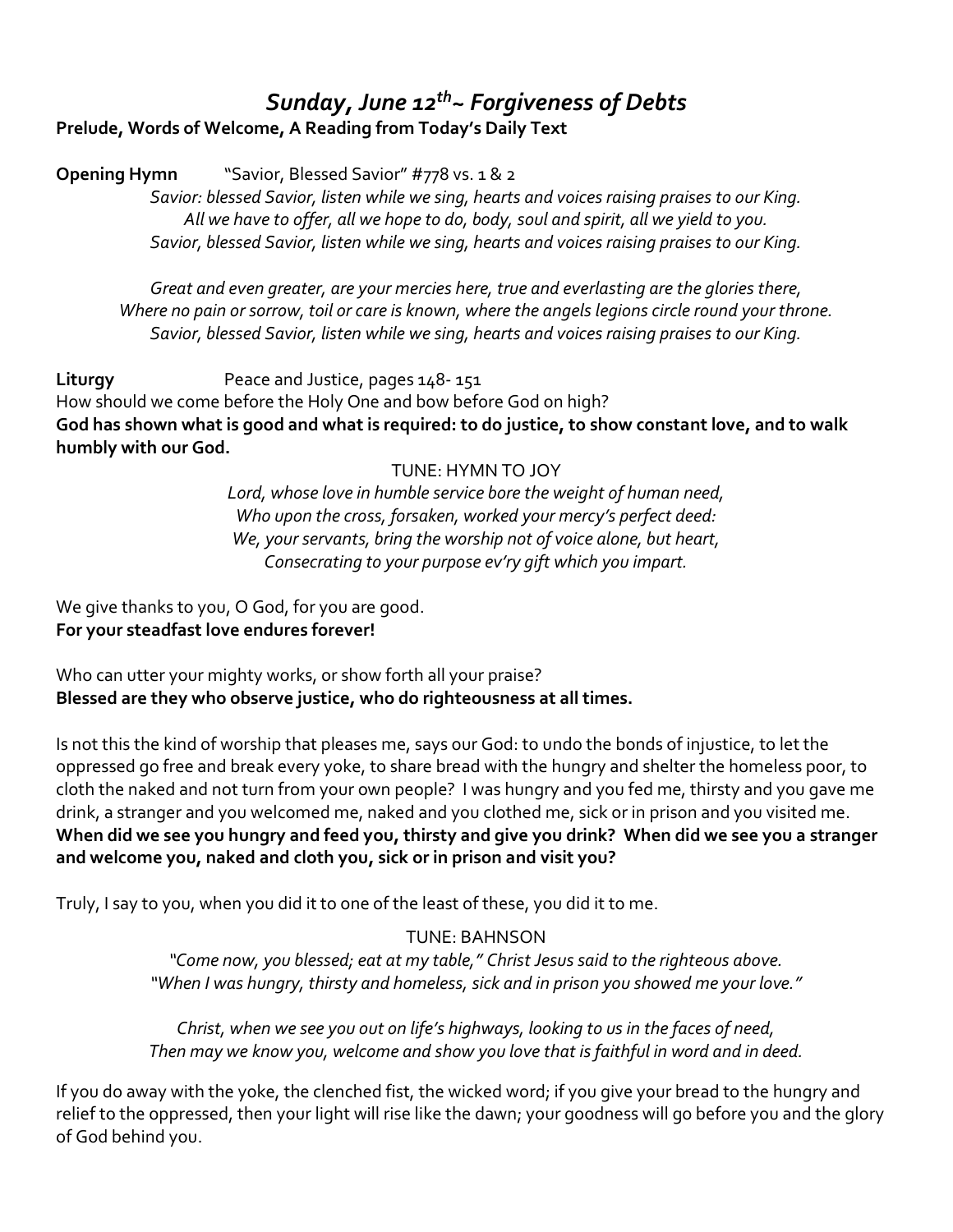**God has shown us what is good and what is required: to do justice, to show constant love and to walk humbly with our God.** 

As we consider these things, let us confess our sins in silence

## **SILENT CONFESSION**

The peace of Christ be with you; **And also with you.** 

TUNE: QUEBEC

*Give me your courage, Lord to speak whenever strong oppress the weak. Should I myself as victim live, remembering you, may I forgive.* 

Blessed are the poor in Spirit, **for theirs is the kingdom of heaven.**  Blessed are those who mourn, **for they will be comforted.**  Blessed are the meek, **for they will inherit the earth.**  Blessed are those who hunger and thirst for righteousness, **for they will be filled.**  Blessed are the merciful, **for they will receive mercy.**  Blessed are the pure in heart, **for they will see God.**  Blessed are the peacemakers, **for they will be called children of God.** 

Jesus said: You have heard it said, "You shall not murder"; and "whoever murders shall be liable to judgement." But I say to you that if you are angry with your neighbor, you will be liable to judgement. **Blessed are the peacemakers, for they will be called children of God.** 

You have heard it said, "An eye for an eye and a tooth for a tooth." But I say to you: Do not resist an evildoer. But if anyone strikes you on the right cheek, turn the other also. **Blessed are the peacemakers, for they will be called children of God.** 

You have heard it said, "You shall love your neighbor and hate your enemy." But I say to you: Love your enemies and pray for those who persecute you.

**Blessed are the peacemakers, for they will be called children of God.** 

# TUNE: PERFECT LOVE

*Follow with reverent steps the great example of him whose holy work was doing good; So shall the wide earth seem our Father's temple, each loving life a psalm of gratitude.* 

**Prayers of Intercession**  God of peace and justice, **Hear our Prayers** 

# **Meditation with Youth and Children**

| Scripture | Deuteronomy 15:1-11 and Deuteronomy 24:10-15 |
|-----------|----------------------------------------------|
| Sermon    | <b>Forgiveness of Debts</b>                  |

# **Our Offerings** *Celebrating the ways we can offer ourselves and our resources*

*to reflect Christ's light in our care for others* 

>Financial Tithes and Offerings can be mailed into the church office at 1707 South Oneida, Green Bay 54304 >Electronic direct deposit forms can be secured from the church office- call 920.499.4433 >Online Giving can be accessed a[t https://mmfa.info/west-side-moravian-church-wi-donation-form/](https://mmfa.info/west-side-moravian-church-wi-donation-form/)